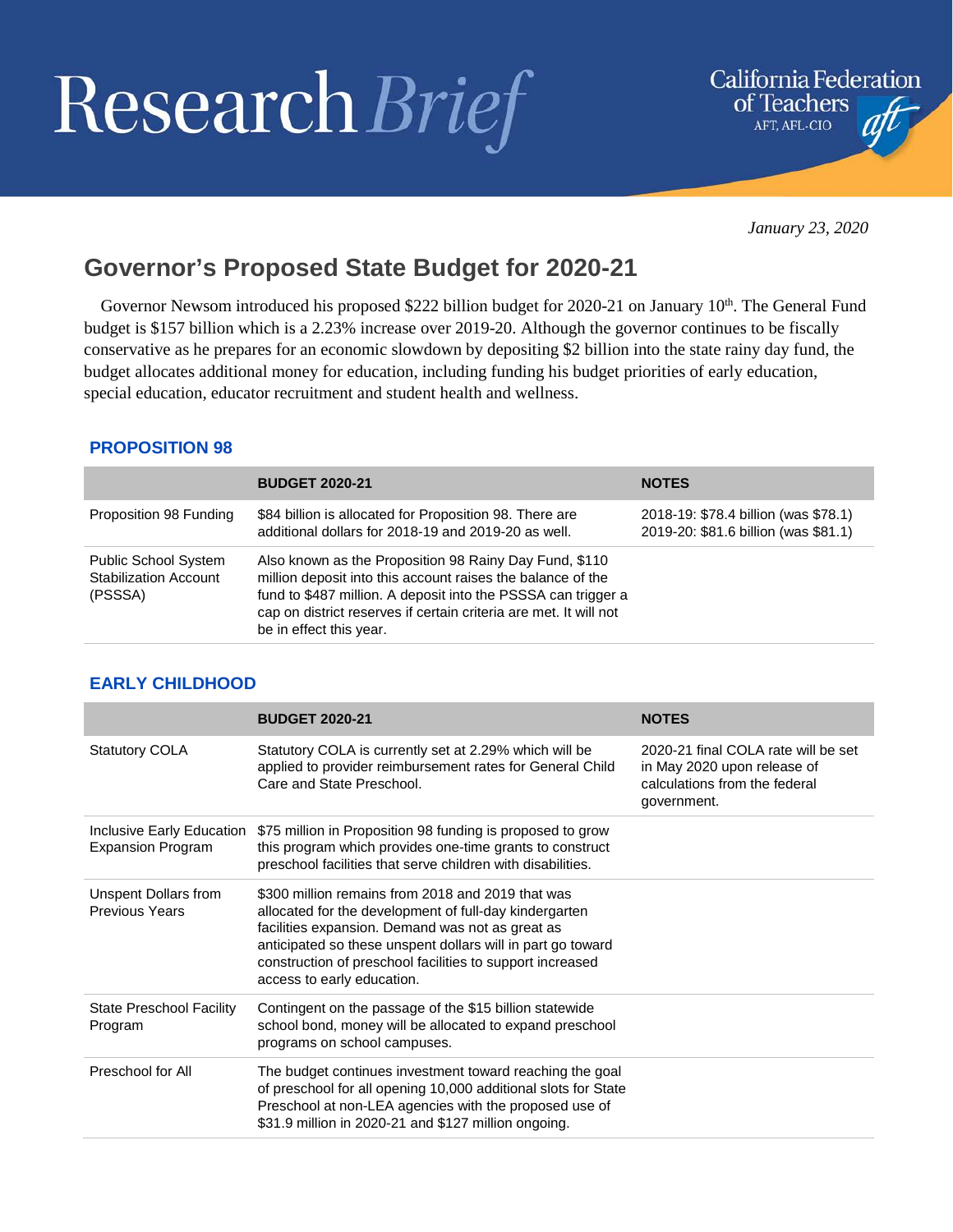Department of Early Childhood Development The governor proposes to consolidate all child care funding streams and programs, with the exception of the State Preschool Program, into one under the California Health and Human Services agency effective July 1, 2021. This will create a "coherent system of early childhood administration and maximize investments in high-quality early childhood for low-income children, their families, and the workforce."

#### **K-12 EDUCATION**

|                                         | <b>BUDGET 2020-21</b>                                                                                                                                                                                                                                                                                                                                                                                                                                                                                                                                                                                                                                                                                                                                                                                                                                                                                                                                                                                                                                                                                                                                                                                                                    | <b>NOTES</b>                                                                                                                                                                              |
|-----------------------------------------|------------------------------------------------------------------------------------------------------------------------------------------------------------------------------------------------------------------------------------------------------------------------------------------------------------------------------------------------------------------------------------------------------------------------------------------------------------------------------------------------------------------------------------------------------------------------------------------------------------------------------------------------------------------------------------------------------------------------------------------------------------------------------------------------------------------------------------------------------------------------------------------------------------------------------------------------------------------------------------------------------------------------------------------------------------------------------------------------------------------------------------------------------------------------------------------------------------------------------------------|-------------------------------------------------------------------------------------------------------------------------------------------------------------------------------------------|
| <b>Statutory COLA</b>                   | Statutory COLA is currently set at 2.29% and is applied to<br>the Local Control Funding Formula (LCFF) base grants<br>which in turn affects the supplemental and concentration<br>grants.                                                                                                                                                                                                                                                                                                                                                                                                                                                                                                                                                                                                                                                                                                                                                                                                                                                                                                                                                                                                                                                | 2020-21 final COLA rate will be set<br>in May 2020 upon release of<br>calculations from the federal<br>government.                                                                        |
| Local Control Funding<br>Formula (LCFF) | An increase of \$1.2 billion is allocated to the LCFF bringing<br>it to a total of \$64.2 billion. This increase covers the COLA<br>and changes in Average Daily Attendance (ADA).                                                                                                                                                                                                                                                                                                                                                                                                                                                                                                                                                                                                                                                                                                                                                                                                                                                                                                                                                                                                                                                       | No additional money was allocated<br>towards CalSTRS or CalPERS on<br>behalf of districts.                                                                                                |
| Categorical Funding                     | COLA will also be applied to those programs that are<br>outside of LCFF. This includes Child Nutrition, Foster<br>Youth, American Indian Early Childhood Program and the<br>Mandate Block Grant among others.                                                                                                                                                                                                                                                                                                                                                                                                                                                                                                                                                                                                                                                                                                                                                                                                                                                                                                                                                                                                                            |                                                                                                                                                                                           |
| Average Daily<br>Attendance (ADA)       | The proposed budget makes note of the fact that statewide<br>ADA is decreasing due to various factors including declining<br>birthrates and migration. This has created some<br>adjustments to K-12 funding.                                                                                                                                                                                                                                                                                                                                                                                                                                                                                                                                                                                                                                                                                                                                                                                                                                                                                                                                                                                                                             | Declining enrollment is leading<br>some district management<br>consultants to discuss layoffs with<br>their clients as one way to deal with<br>the loss of dollars due to loss of<br>ADA. |
| <b>Teacher Investments</b>              | The budget proposes \$900 million in one-time Proposition<br>98 funds to address the teacher shortage and special<br>programs:<br>\$350 million to expand the Educator Workforce<br>$\bullet$<br>Investment Grant Program which provides grants<br>to LEAs to conduct training in specific areas such<br>as special education, English Language Learners,<br>and Science, Technology, Engineering and Math<br>(STEM) among others.<br>\$193 million for the Workforce Development Grant<br>$\bullet$<br>Program to respond to teacher shortages in high-<br>need subjects and areas.<br>\$175 million to expand the Teacher Residency<br>$\bullet$<br>Program which supports teacher preparation<br>programs in high-need subjects in high-demand<br>communities.<br>\$100 million to provide \$20,000 stipends for<br>$\bullet$<br>teachers who participate in the California Teacher<br>Credential Award Program. These stipends go to<br>teachers who complete four years of teaching in<br>high-need subjects in high-need schools.<br>\$64.1 million to expand the Classified School<br>$\bullet$<br>Employees Credentialing Program to recruit<br>classified school employees to become certificated<br>teachers in the classroom. |                                                                                                                                                                                           |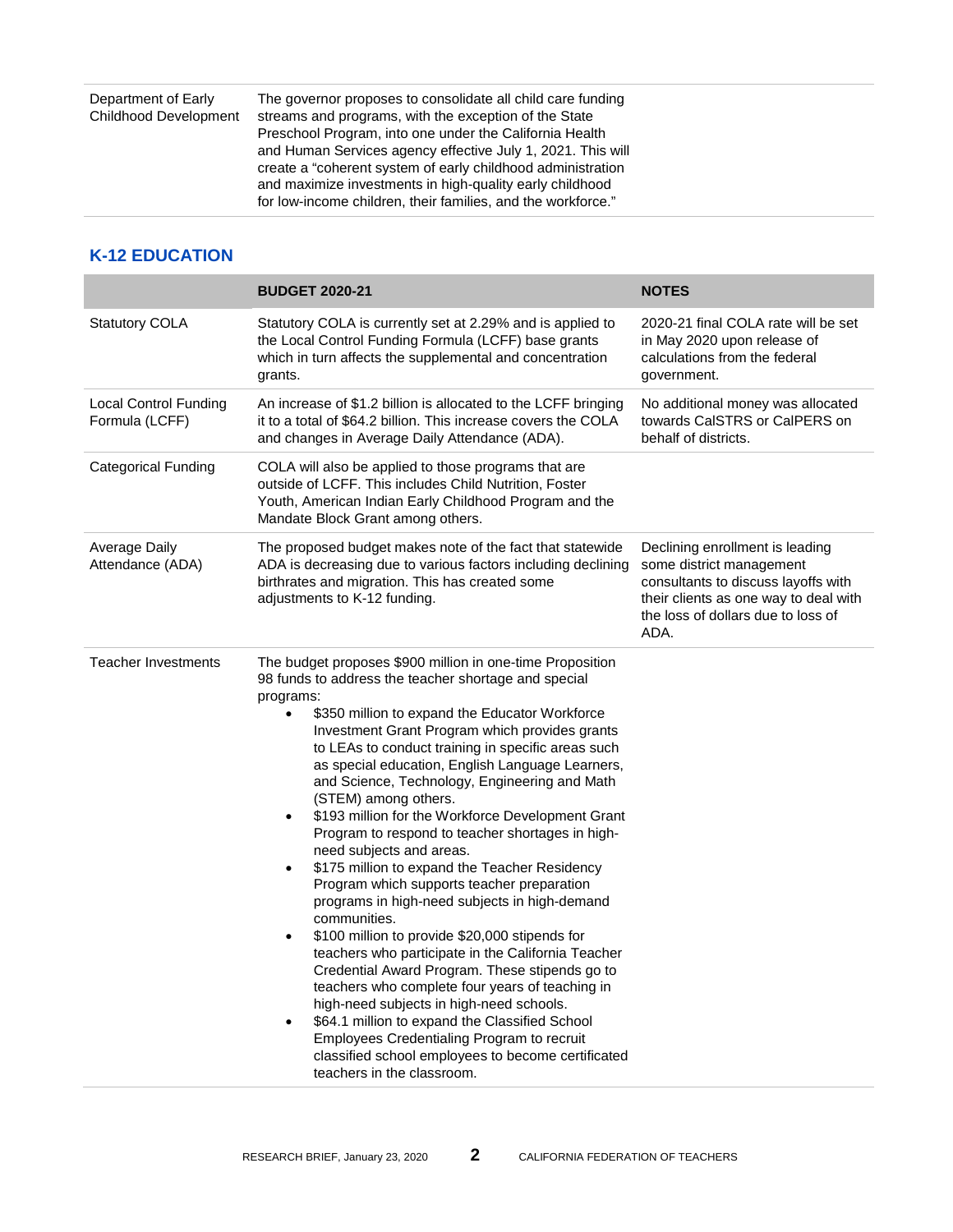| <b>Computer Science</b>   | \$15 million is proposed in one-time funds for grants to<br>support 10,000 teachers to earn a supplemental<br>authorization on their credential to teach computer science<br>and \$2.5 million one-time Proposition 98 General Fund for a<br>county office of education to identify, compile, and share<br>computer science resources.                                                                                       |
|---------------------------|------------------------------------------------------------------------------------------------------------------------------------------------------------------------------------------------------------------------------------------------------------------------------------------------------------------------------------------------------------------------------------------------------------------------------|
| <b>School Nutrition</b>   | The budget proposes a 40% increase in state funding for<br>school nutrition programs to encourage healthier meals for<br>students. This \$70 million allocation is split: \$60 million for<br>an increase in reimbursement rates and \$10 million to<br>provide training for food service workers to promote<br>healthier and more nutritious meals. There is also a \$10<br>million investment in a farm-to-school program. |
| <b>Opportunity Grants</b> | The budget proposes \$300 million in one-time Proposition<br>98 General Fund dollars to establish "Opportunity Grants"<br>for the lowest performing schools and to grow the capacity<br>of the California Collaborative for Educational Excellence<br>(CCEE) to help close achievement gaps.                                                                                                                                 |
| <b>Community Schools</b>  | To address issues associated with poverty, food insecurity,<br>physical and mental health care, the budget proposes \$300<br>million one-time Proposition 98 General Fund to LEAs to<br>establish innovative community school models.                                                                                                                                                                                        |

#### **SPECIAL EDUCATION**

|                                          | <b>BUDGET 2020-21</b>                                                                                                                                                                                                                                                                                                                                                                                                                       | <b>NOTES</b>                                                                                                        |
|------------------------------------------|---------------------------------------------------------------------------------------------------------------------------------------------------------------------------------------------------------------------------------------------------------------------------------------------------------------------------------------------------------------------------------------------------------------------------------------------|---------------------------------------------------------------------------------------------------------------------|
| <b>Statutory COLA</b>                    | The statutory COLA is currently set at 2.29%.                                                                                                                                                                                                                                                                                                                                                                                               | 2020-21 final COLA rate will be set<br>in May, 2020 upon release of<br>calculations from the federal<br>government. |
| <b>Base Grant Equalization</b>           | \$645 million is proposed to add to the existing AB 602 base<br>funding for a new base formula that uses a three-year<br>rolling average of LEA ADA allocated through the Special<br>Education Local Plan Areas (SELPAs). The goal is to level<br>the per ADA amount to an estimated \$640 to \$680 per<br>ADA. Most LEAs will see additional dollars. The 100 or so<br>LEAs whose base rate is above this amount will be held<br>harmless. |                                                                                                                     |
| Preschoolers with<br><b>Disabilities</b> | \$250 million in one-time funding is allocated to school<br>districts based on the three- to five-year old students with<br>special needs. The allocation requires that districts increase<br>or improve on current services.                                                                                                                                                                                                               |                                                                                                                     |
| <b>SELPA Governance</b>                  | The budget proposes \$1.1 million to study the current<br>SELPA governance and accountability structure to make<br>recommendations for improvements. (\$500 million for a<br>study of current SELPA and \$600,000 for two workgroups<br>to study improved accountability. Both allocations are one-<br>time Proposition 98 General Fund dollars.)                                                                                           |                                                                                                                     |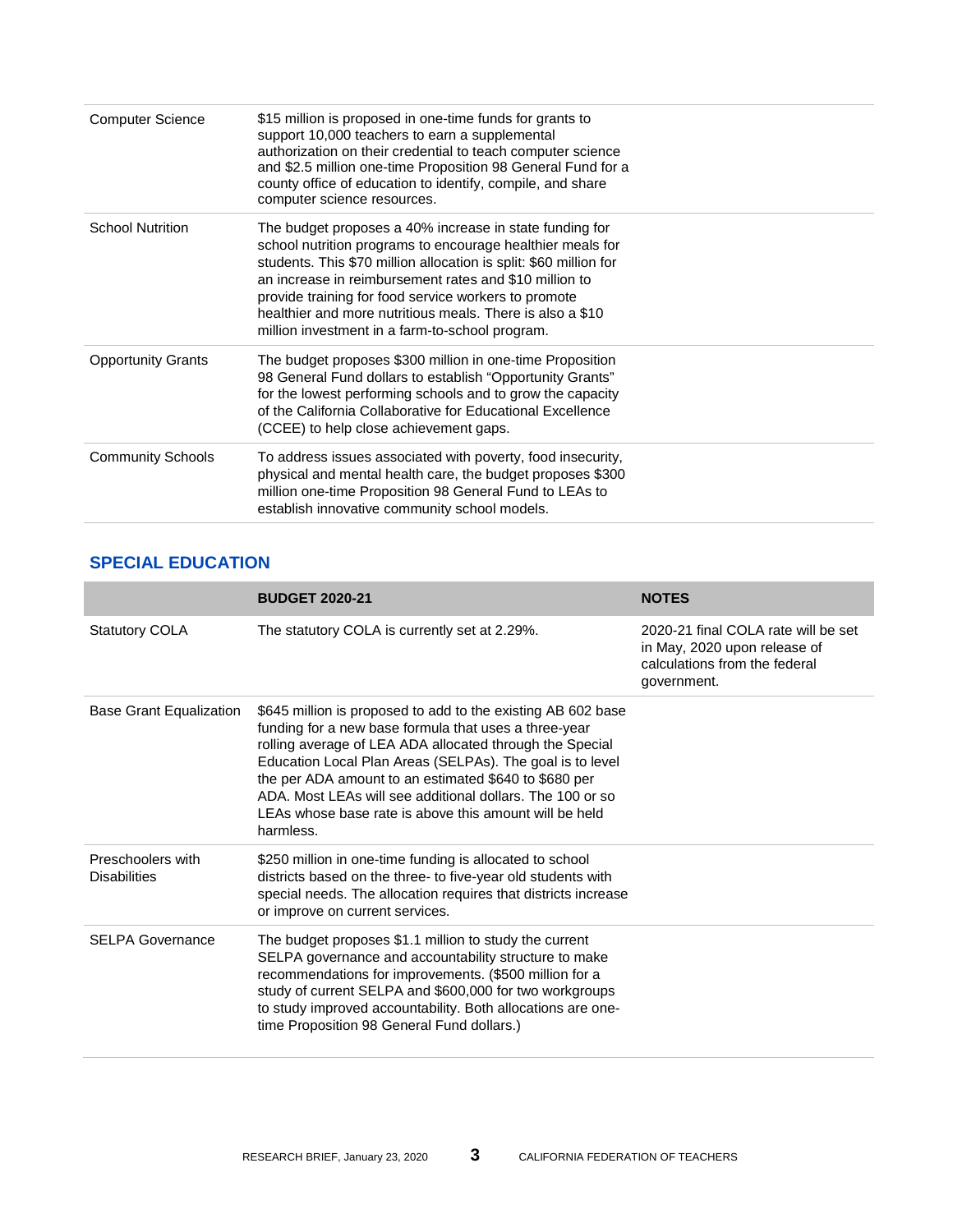#### **COUNTY OFFICES OF EDUCATION**

|                         | <b>BUDGET 2020-21</b>                                                                                                                                        | <b>NOTES</b>                                                                                                       |
|-------------------------|--------------------------------------------------------------------------------------------------------------------------------------------------------------|--------------------------------------------------------------------------------------------------------------------|
| <b>Statutory COLA</b>   | The statutory COLA is currently set at 2.29%.                                                                                                                | 2020-21 final COLA rate will be set<br>in May 2020 upon release of<br>calculations from the federal<br>government. |
| <b>Computer Science</b> | \$2.5 million one-time Proposition 98 General Fund dollars<br>for county offices of education to identify, compile, and<br>share computer science resources. |                                                                                                                    |

#### **ADULT EDUCATION**

|                       | <b>BUDGET 2020-21</b>                                                                        | <b>NOTES</b> |
|-----------------------|----------------------------------------------------------------------------------------------|--------------|
| <b>Statutory COLA</b> | The statutory COLA is currently set at 2.29% bringing the<br>total funding to \$556 million. |              |

#### **CLASSIFIED EMPLOYEES**

|                                                         | <b>BUDGET 2020-21</b>                                                                                                                                                                                      | <b>NOTES</b> |
|---------------------------------------------------------|------------------------------------------------------------------------------------------------------------------------------------------------------------------------------------------------------------|--------------|
| Classified School<br>Employees Credentialing<br>Program | The budget proposes \$64.1 million to expand the Classified<br>School Employees Credentialing Program to recruit<br>classified school employees to become certificated<br>classroom teachers.              |              |
| Nutrition in Schools                                    | As part of the \$70 million investment in the improvement of<br>school meals, \$10 million is allocated to provide training for<br>food service workers to promote healthier and more<br>nutritious meals. |              |

#### **COMMUNITY COLLEGE**

|                                                   | <b>BUDGET 2020-21</b>                                                                                       | <b>NOTES</b>                                                                                                       |
|---------------------------------------------------|-------------------------------------------------------------------------------------------------------------|--------------------------------------------------------------------------------------------------------------------|
| <b>Statutory COLA</b>                             | The statutory COLA is currently set at 2.29%.                                                               | 2020-21 final COLA rate will be set<br>in May 2020 upon release of<br>calculations from the federal<br>government. |
| Proposition 98                                    | Of the \$84 billion Proposition 98 funding, Community<br>Colleges will receive approximately \$9.1 billion. |                                                                                                                    |
| <b>Student Centered</b><br>Funding Formula (SCFF) | No changes were suggested for the SCFF.                                                                     |                                                                                                                    |
| <b>Enrollment Growth</b>                          | \$31.9 million is allocated for enrollment growth.                                                          |                                                                                                                    |
| <b>Faculty Diversity</b>                          | A \$15 million pilot fellowship program is proposed to<br>improve faculty diversity.                        |                                                                                                                    |
| Part-Time Faculty Office<br>Hours                 | A one-time \$10 million augmentation to the Part-Time<br>Faculty Office Hours program is proposed.          | Check to see if your district is<br>applying for these dollars.                                                    |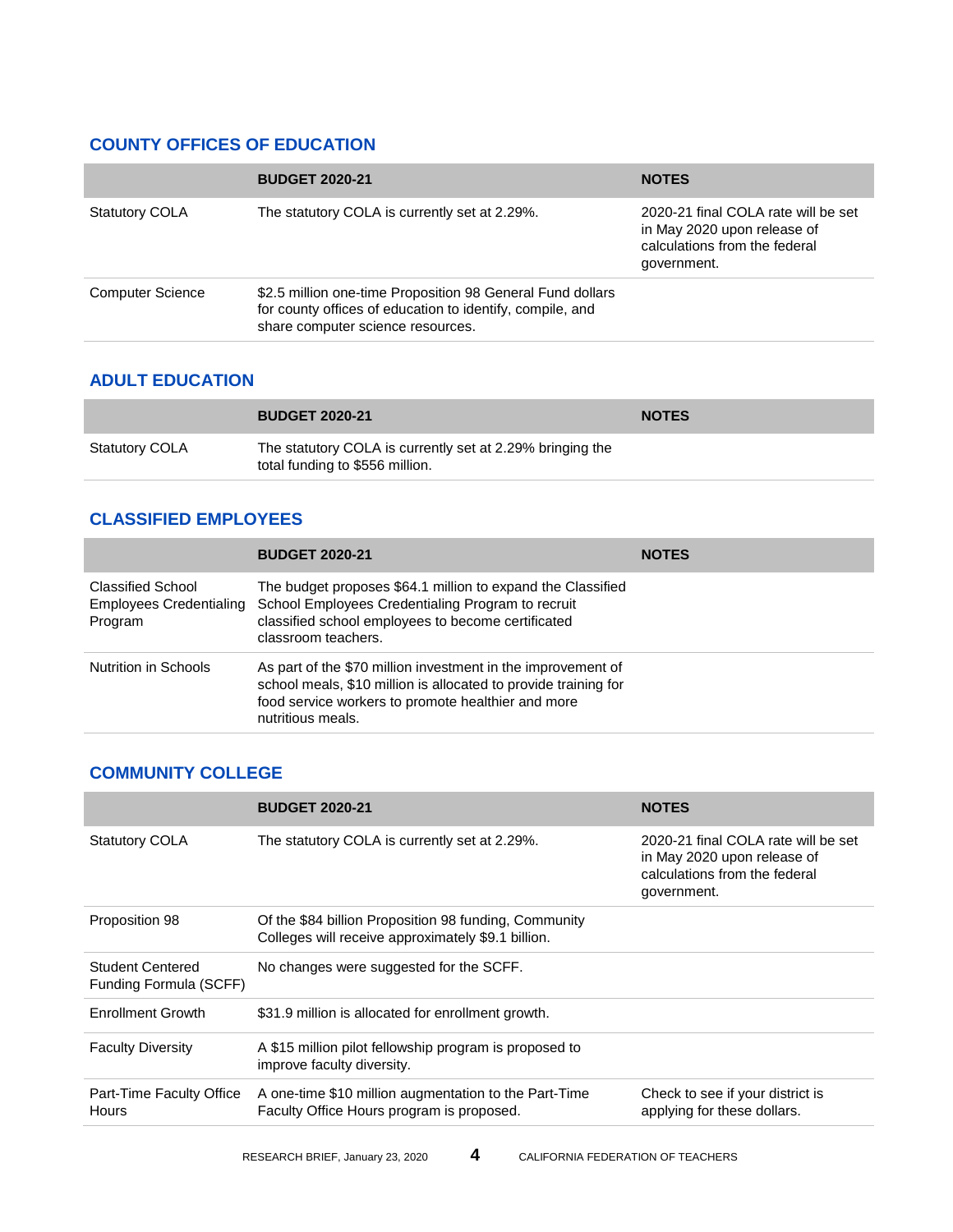| Apprenticeship<br>Programs   | \$83.2 million increase of Proposition 98 General Fund<br>dollars to invest in apprenticeship programs including an<br>increase in instructional hours.                                                                   |
|------------------------------|---------------------------------------------------------------------------------------------------------------------------------------------------------------------------------------------------------------------------|
| Instructional Materials      | An increase of \$10 million is allocated to develop and<br>implement zero-textbook-cost degrees and an increase of<br>\$5 million for community colleges is proposed to provide<br>materials to dual enrollment students. |
| <b>Food Pantries</b>         | \$11.4 million is proposed to establish food pantries at<br>community college campuses.                                                                                                                                   |
| <b>Legal Services</b>        | \$10 million is budgeted to provide legal services to<br>immigrant students, faculty and staff at community college<br>campuses.                                                                                          |
| Dreamer Resource<br>Liaisons | The budget proposes an increase of \$5.8 million<br>Proposition 98 General Fund dollars to the Dreamer<br>Resource Liaisons and student support services for<br>immigrant students in community colleges.                 |

#### **CALIFORNIA STATE UNIVERSITY**

|                                    | <b>BUDGET 2020-21</b>                                                                                                                                                                                                                              | <b>NOTES</b> |
|------------------------------------|----------------------------------------------------------------------------------------------------------------------------------------------------------------------------------------------------------------------------------------------------|--------------|
| <b>Base Resources</b>              | The budget proposes \$199 million in ongoing General Fund<br>dollars to support CSU's operational costs, expand<br>enrollment and achieve the CSU's Graduation Initiative<br>2025.                                                                 |              |
| Degree and Certificate<br>Programs | \$6 million one-time General Fund dollars are proposed to<br>support the development or expansion of degree and<br>certificate completion programs - with a focus on online<br>programs through the Extended and Continuing Education<br>programs, |              |

### **UNIVERSITY OF CALIFORNIA**

|                               | <b>BUDGET 2020-21</b>                                                                                                                                                                                                | <b>NOTES</b> |
|-------------------------------|----------------------------------------------------------------------------------------------------------------------------------------------------------------------------------------------------------------------|--------------|
| Base Growth                   | The budget proposes a 5% increase in base resources to<br>UC campuses with the expectation that these funds will be<br>used to increase enrollment and to support operational<br>costs and student support services. |              |
| Affordable Student<br>Housing | Contingent on the passage of the \$15 billion statewide<br>school bond, UC Regents would be required to adopt five-<br>year campus plans around affordable student housing.                                          |              |

#### **FRESNO DEVELOPING THE REGIONAL INCLUSIVE & VIBRANT ECONOMY INITIATIVE**

|              | <b>BUDGET 2020-21</b>                                                                                                                                                                                                                    | <b>NOTES</b>                                                                                                                       |
|--------------|------------------------------------------------------------------------------------------------------------------------------------------------------------------------------------------------------------------------------------------|------------------------------------------------------------------------------------------------------------------------------------|
| Fresno DRIVE | The budget proposes \$50 million in one-time General Fund<br>dollars to support the Fresno Developing the Region's<br>Inclusive & Vibrant Economy (DRIVE) initiative. Included in<br>this is an integrated K-16 Education Collaborative. | This initiative focuses on improving<br>the economic mobility of<br>Californians living in this region.<br>More details to follow. |